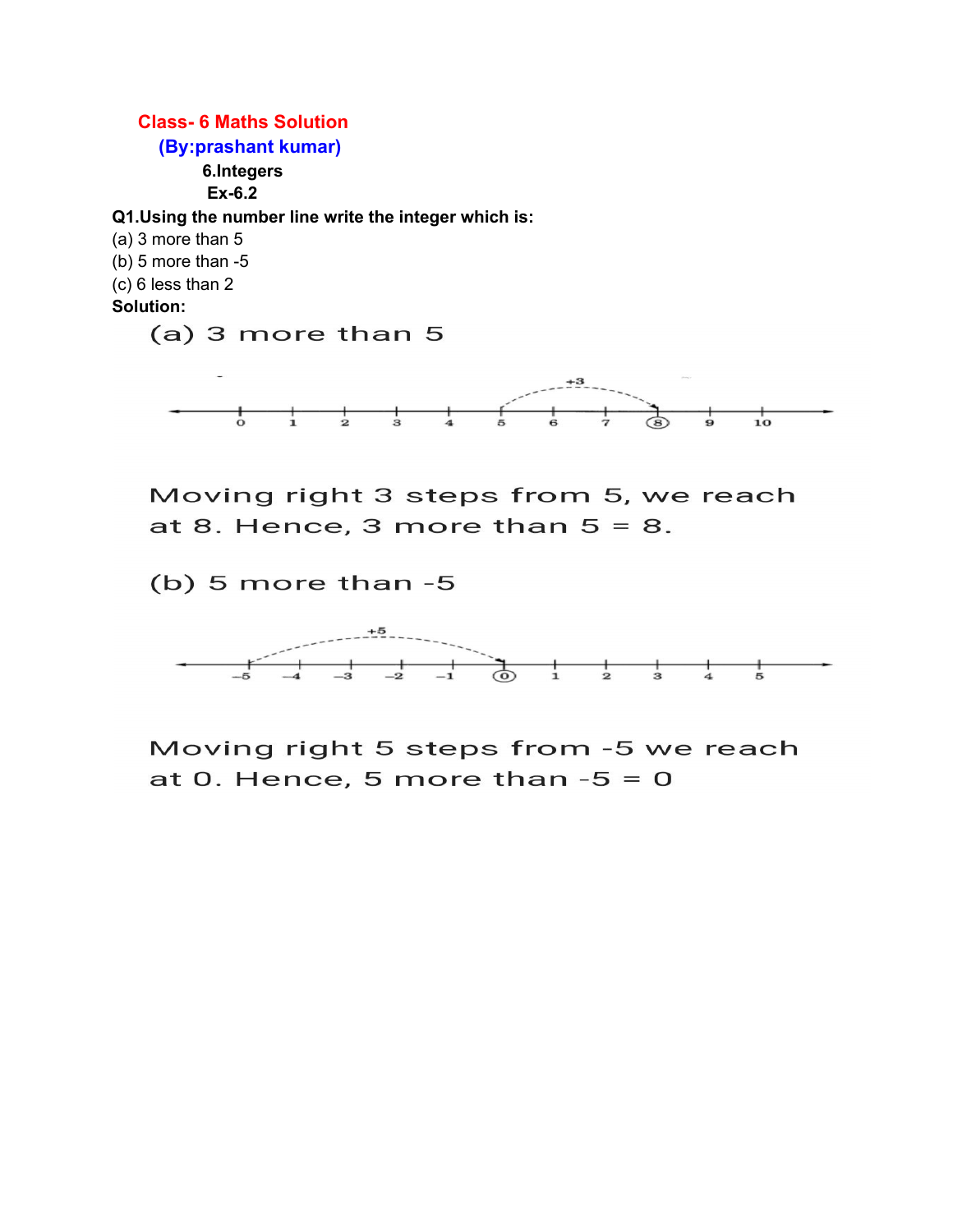$(c)$  6 less than 2



Moving left 6 steps from 2, we reach at  $-4.$  Hence, 6 less than  $2 = -4$ 

 $(d)$  3 less than -2



Moving left 3 steps from -2, we reach at  $-5.$ 

**Q2.Use number line and add the following integers:**

 $(a) 9 + (-6)$  $(b) 5 + (-11)$  $(c) (-1) + (-7)$ (d) (- 5) + 10  $(e) (-1) + (-2) + (-3)$ **Solution:**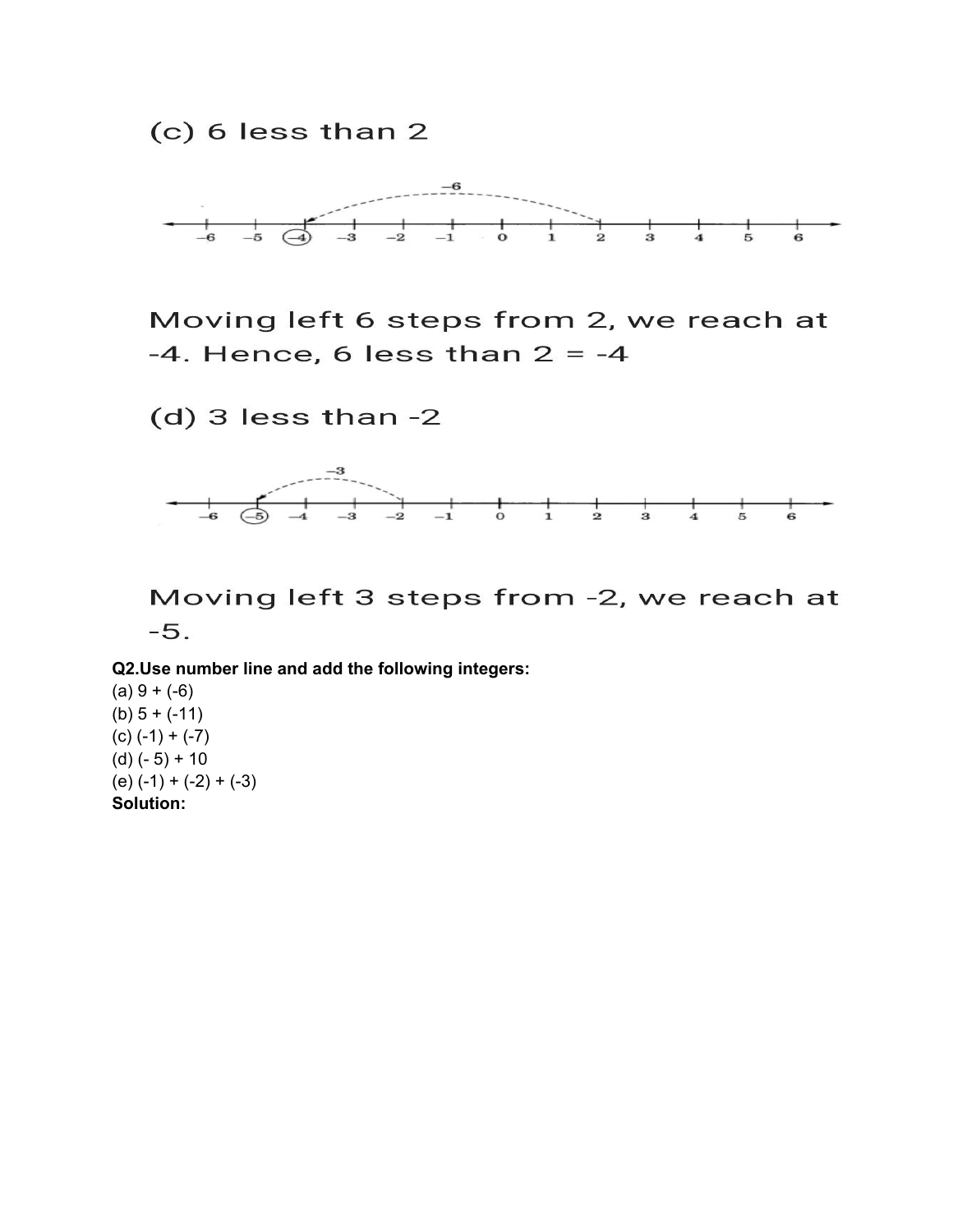$(a) 9 + (-6)$ 



Hence  $(-2) + 8 + (-4) = 2$ .

 $-8$   $-7$   $-6$ 

 $-3$ 

 $-5$   $-4$ 

 $-2$   $-1$ 

 $\pmb{0}$ 

 $\mathbf{2}$ 

 $\bf{3}$ 

 $\bf{4}$ 

1

 $\bf 5$ 

6

7

8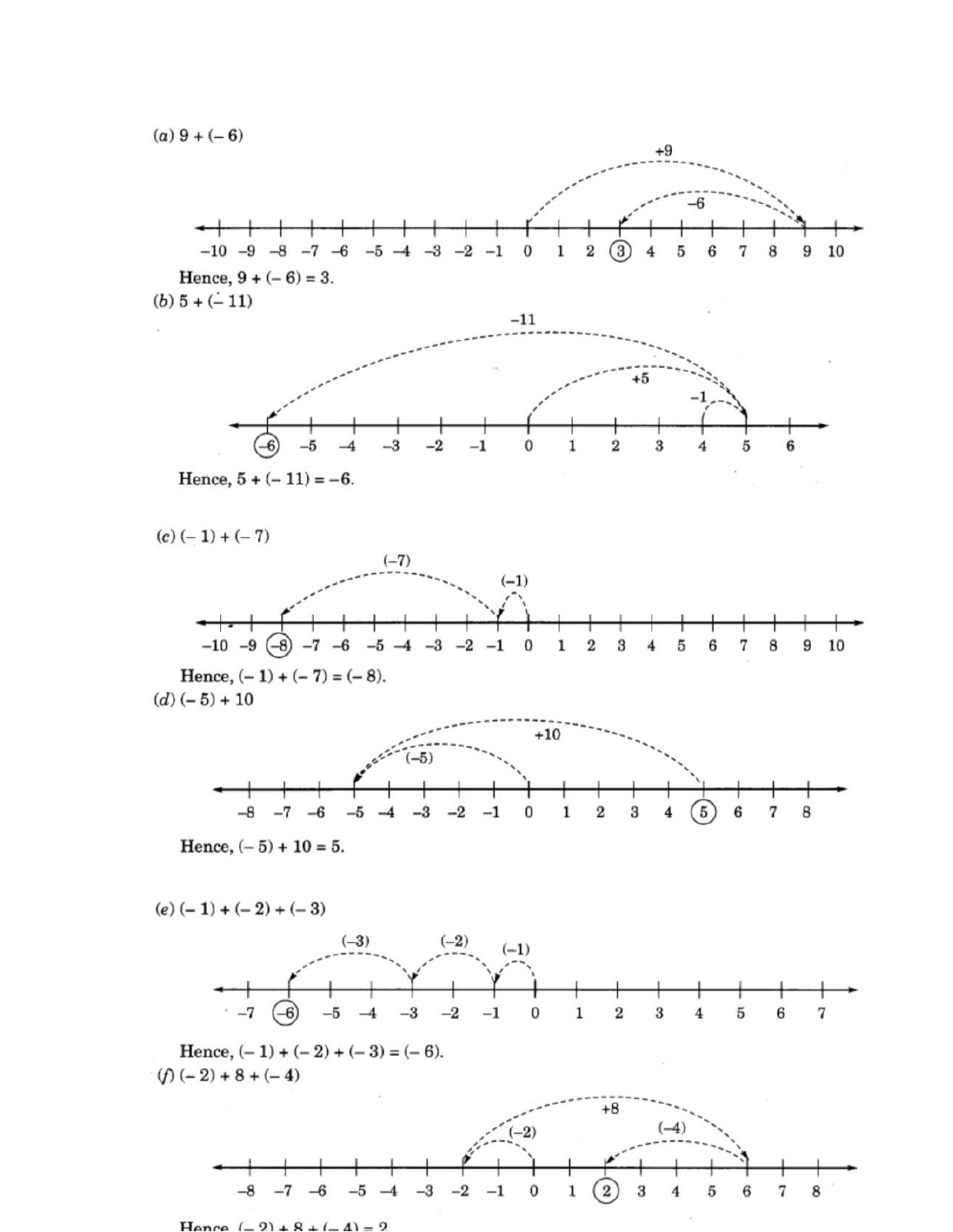## **Q3.Add without using number line:**

 $(a) 11 + (-7)$  $(b) (-13) + (+18)$  $(c)$  (-10) + (+19) (d) (-250) + (+150) (e) (-380) + (-270) (f) (-217) + (-100). **Solution:** (a)  $11 + (-7) = 4 + (+7) + (-7)$  $[\cdot \cdot (+7) + (-7) = 0]$  $= 4 + 0 = 4$ Hence,  $11 + (-7) = 4$ .  $(b) (-13) + (+18) = (-13) + (+13) + (+5)$  $[\cdot \cdot (-13) + (+13) = 0]$  $= 0 + (+ 5) = 5$ Hence,  $(-13) + (+18) = 5$ .  $(c) (-10) + (+19) = (-10) + (+10) + (+9)$  $[\cdot \cdot (-10) + (10) = 0] = 0 + (+9) = 9$ Hence,  $(-10) + (19) = 9$ . (d) (-250) + (+150) = (-100) + (-150) + (+150)  $= (-100) + 0 = -100$  ['∴'(-150) + (+150) = 0] Hence,  $(-250) + (+150) = -100$ . (e) (-380) + (-270) = – [380 + 270] = (-650) Hence,  $(-380) + (-270) = (-650)$ .  $(f) (-217) + (-100) = -[217 + 100] = -317$ **Q4.Find the sum of:** (a) 137 and -354 (b) -52 and 52 . (d) -312, 39 and 192 (d) -50, -200 and 300 **Solution:** (a) 137 and -354  $(137) + (-354) = (137) + (-137) + (-217)$  [∵ (137) + (-137) = 0]  $= 0 + (-217) = (-217)$ (b) -52 and 52

 $(-52) + (+52) = 0$  [ ∵  $(-a) + (+a) = 0$ ]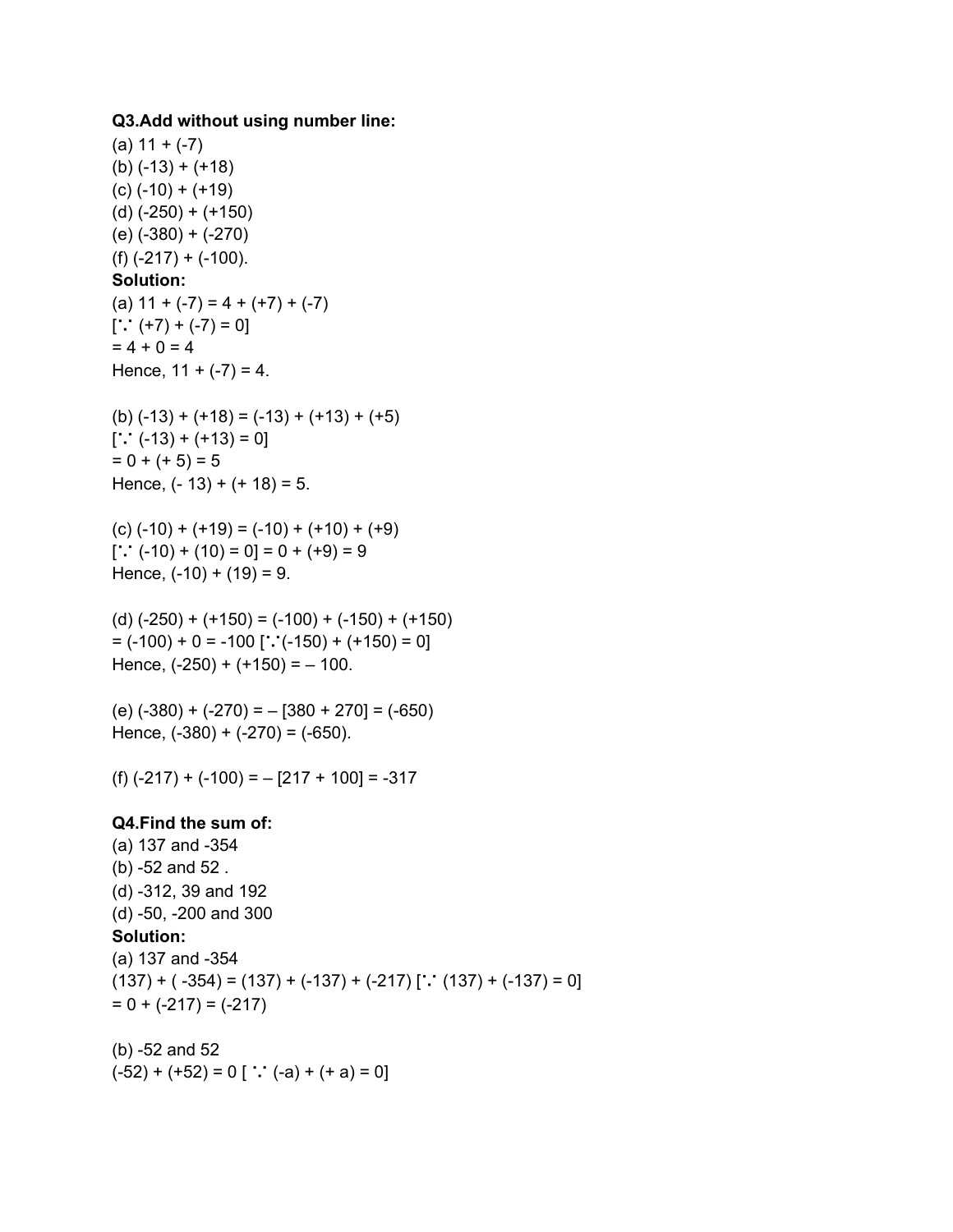(c) -312, 39 and 192  $(-312) + (+39) + (+192)$  $= (-231) + (-81) + (+39) + (+192)$  $= (-231) + (-81) + (+231)$  $= (-231) + (+231) + (-81)$  $[$ ∵ (-a) + (a) = 0]  $= 0 + (-81) = -81$ 

 $(d) - 50$ , -200 and 300  $(-50) + (-200) + (+300)$  $= (-50) + (-200) + (+200) + (+100)$  $= (-50) + 0 + (+100)[$ ;  $(-a) + (+a) = 0]$  $= (-50) + (+100)$  $= (-50) + (+50) + (+50)$  $= 0 + (+ 50) = 50$  [ ∵ (-a) + (+ a) = 0]

## **Q5.Find the sum of:**

 $(a) (-7) + (-9) + 4 + 16$ (b)  $(37) + (-2) + (-65) + (-18)$ **Solution:**  $(a) (-7) + (-9) + 4 + 16$  $= (-7) + (-9) + 4 + (+7) + (+9)$  $= (-7) + (+7) + (-9) + (+9) + 4$  $= 0 + 0 + 4 = 4$  [∵ (-a) + (a) = 0]

 $(b)$  (37) + (-2) + (-65) + (-8)  $= (+37) + (-75)$  $= (+37) + (-37) + (-38)$  $= 0 + (-38) = (-38)$   $[\cdot \cdot \cdot (-a) + (+a) = 0]$ 

## **Ex 6.3**

**Q1.Find:** (a) 35 – (20) (b) 72 – (90) (c) (-15) – (-18) (d) (- 20) – (13) (e) 23 – (-12) (f) (-32) – (-40) **Solution:** (a) 35 – (20) = 15 + (20) – (20)  $= 15 + 0 = 15$  [(+a) + (-a) = 0]

(b)  $72 - 90$ 

 $72 - (72 + 18) = 72 - 72 - 18$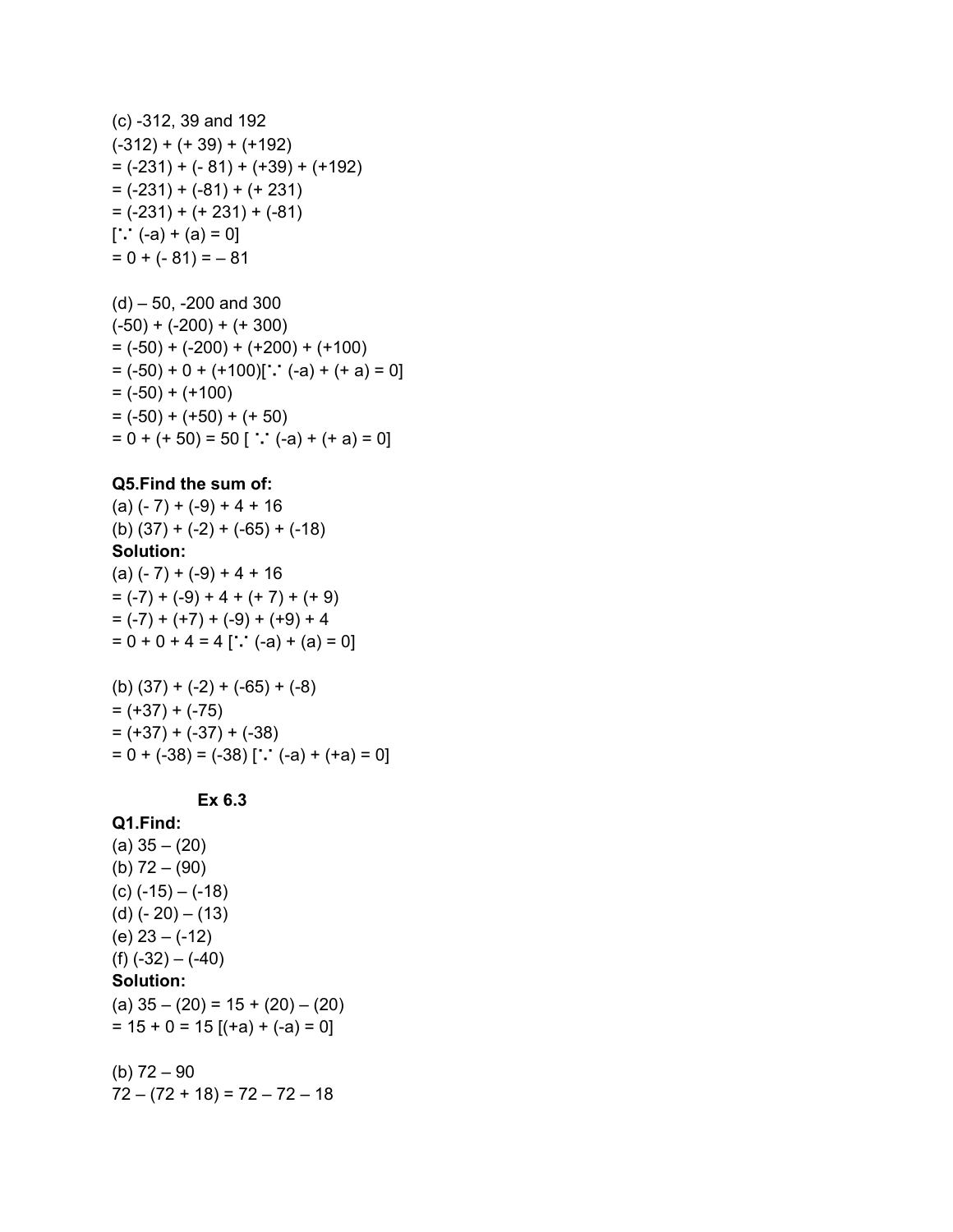$= 0 - 18 = -18$  [a + (- a) = 0] (c) (- 15) – (- 18)  $= (-15) + (additive inverse of - 18)$  $= (-15) + (18) = 3$ (d) (- 20) – (13)  $(-20) - (13) = -[20 + 13] = -33$ (e) 23 – (- 12)  $23 - (-12) = 23 + (additive inverse of - 12)$  $= 23 + 12 = 35$ (f) (- 32) – (- 40)  $(-32)$  + (additive inverse of  $-40$ )  $= (-32) + 40 = 8$ **Q2.Fill in the blanks with >, < or = sign.**  $(a) (-3) + (-6) (-3) - (-6)$ (b)  $(-21) - (-10) (-31) + (-11)$  $(c)$  45 – (-11) 57 + (-4) (d) (-25) – (-42) (-42) – (-25) **Solution:** (a)  $(-3) + (-6) = -[3 + 6] = -9$  and  $(-3) - (-6) = (-3) + 6 = 3$ Here,  $-9 < 3$ ∴  $(-3) + (-6) < (-3) - (-6)$ (b)  $(-21) - (-10) = (-21) + 10 = -11$  and  $(-31) + (-11) = -(31 + 11) = -42$ Here,  $-42 < -11$  or  $-11 > -42$  ∴  $(-21)$ ,  $-(-10) > (-31) + (-11)$ (c)  $45 - (-11) = 45 + 11 = 56$  and  $57 + (-4) = 57 - 4 = 53$ Here, 56 >53 ∴ 45 – (-11) > 57 + ( $-4$ ) (d) (-25) – (-42) = -25 + 42 = 17 and  $(-42) - (-25) = -42 + 25 = -17$ Here, 17 > -17 ∴  $(-25) - (-42)$  >  $(-42) - (-25)$ . **Q3.Fill in the blanks.**  $(a) (-8) + ... = 0$ (b)  $13 + ... = 0$  $(c)$  12 +  $(-12)$  = ...  $(d) (-4) + ... = -12$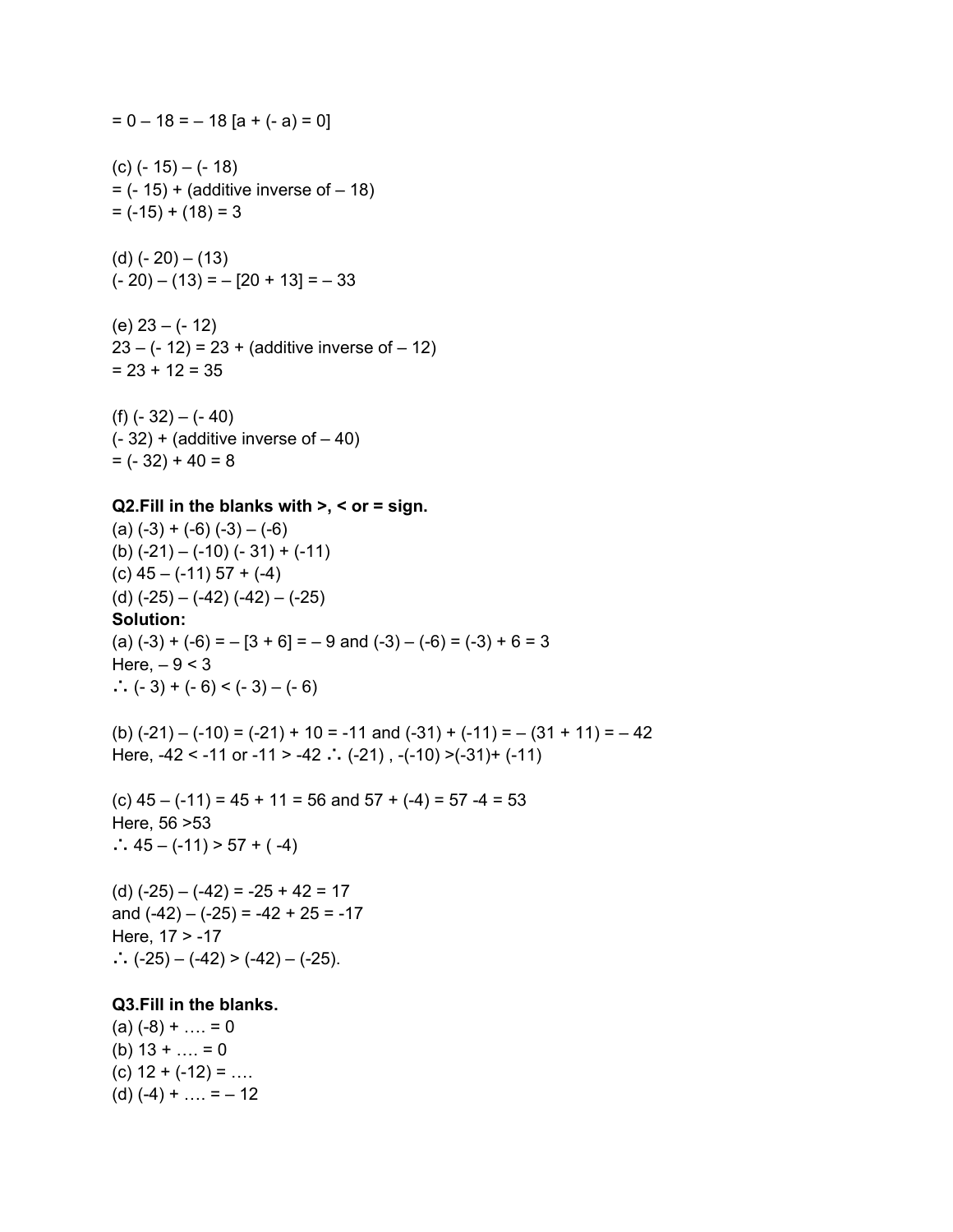$(e)$  ....  $-15 = -10$ . **Solution:** (a)  $(-8) +$  (additive inverse of  $-8$ ) = 0  $= (-8) + (8) = 0$ ∴ Value of blank is 8 (b)  $13 +$  (additive inverse of  $13 = 0$  $= 13 + (-13) = 0$ ∴ Value of blank is – 13 (c)  $12 + (-12) = 0$  [∵ -12 is additive inverse of 12] ∴ The Value of blank is 0 (d) (-4) + (-8) = -[4 + 8] = -12 ∴ Value of blank is -8. (e) (+5) – 15 = -10 ∴ Value of blank is +5. **Q4.Find :**  $(a) (-7) - 8 - (-25)$  $(b)$  (-13) + 32 – 8 – 1 (c) (-7) + (-8) + (-90) (d)  $50 - (-40) - (-2)$ **Solution:**  $(a) (-7) - 8 - (-25)$  $= (-7) - 8 + 25$ [ ∵ Additive inverse of – 25 is 25]  $= -7 + 17 = -7 + 7 + 10$  $[∵ (-a) + (+a) = 0]$  $= 0 + 10 = 10.$  $(b)$  (-13) + 32 – 8 – 1  $= (-13) + (13) + 19 - (8 + 1)$  $= 0 + 19 - 9$  $= 19 - 9$  [∵ (-13) + (13) = 0]  $= 10 + 9 - 9 = 10 + 0 = 10.$  $[ (+9) - (+9) = 0]$  $(C) (-7) + (-8) + (-90) = -(7 + 8) + (-90)$  $= -15 + (-90)$  $= -(15 + 90)$  $= -105.$